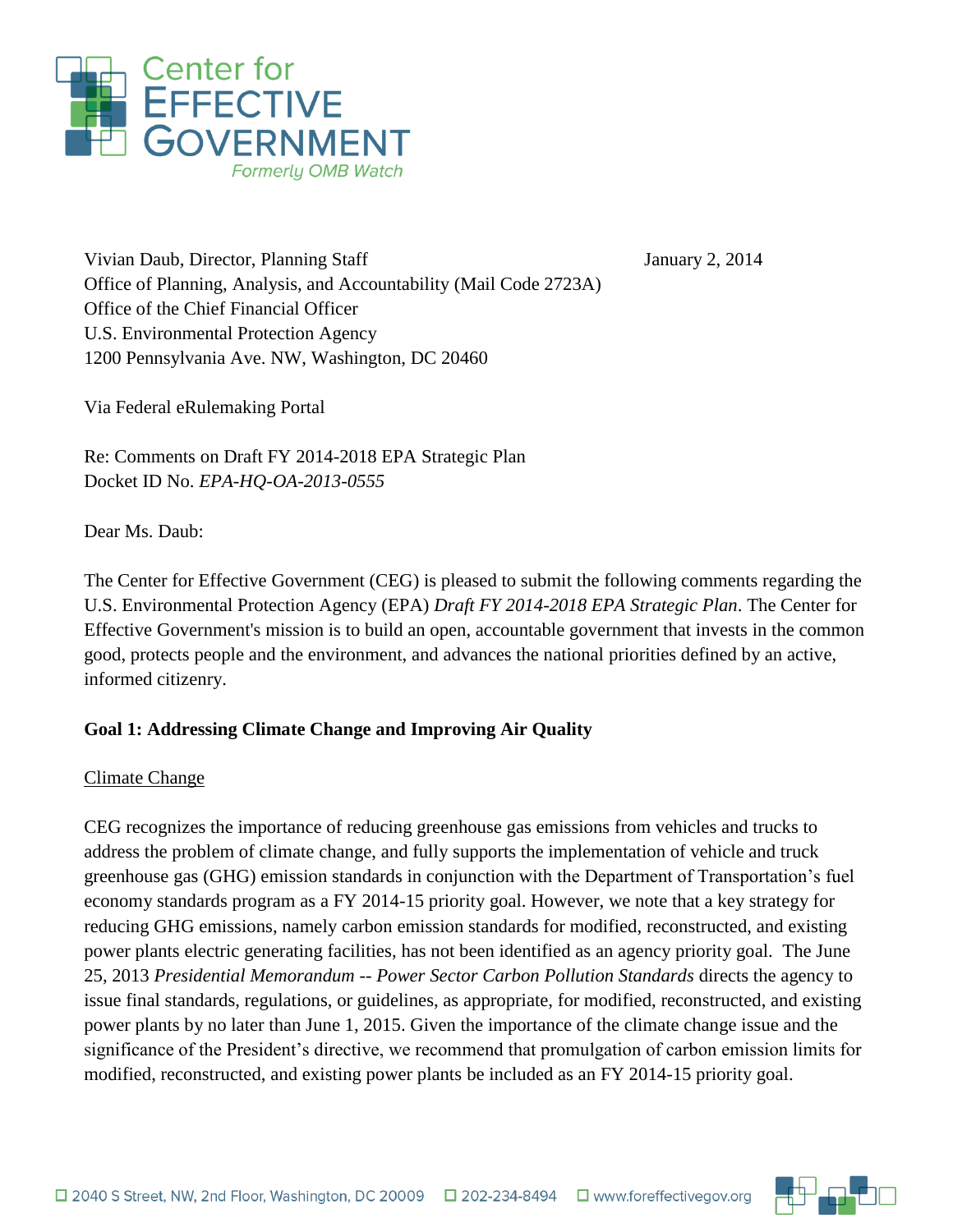#### Improving Air Quality

A key issue for improving the nation's air quality and public health is to address the public's exposure to unhealthful levels of ambient ozone air pollution. The national ambient air quality standard (NAAQS) adopted by EPA in 2008 was set at a level inconsistent with the scientific evidence regarding protection of public health and exceeded the maximum level recommended by the EPA Clean Air Scientific Advisory Committee. At the President's direction, EPA withdrew the 2010 ozone NAAQS revision proposal in September 2011 based on the presumption that an on-going review of the ozone NAAQS would be concluded by the Clean Air Act-required deadline of March 2013. However, that review has been further delayed. Given the importance of completing this NAAQS review with respect to potential additional protections of public health, CEG recommends that completion of this review should be added as a FY 2014-15 priority goal under the "Improve Air Quality" objective.

## **Goal 2: Protecting America's Waters**

CEG supports EPA's goal of protecting and preserving our nation's water resources and the two objectives set forth in the draft Strategic Plan. However, we are concerned that the plan contains too few priorities and strategic measures for protecting human health and ensuring the security and sustainability of the nation's water resources. Specifically, we recommend that EPA prioritize developing strong drinking water standards for contaminants that are harmful to human health, provide additional detail on how the agency plans to address the impact of climate change on drinking water contamination, and commit to completing a third review of the national primary drinking water standards.

Since the Safe Drinking Water Act was originally enacted in 1974, EPA has only promulgated national primary drinking water standards for approximately ninety contaminants, despite the hundreds of potentially harmful contaminants that can be found in drinking water. In the Strategic Plan, EPA provides that over the next four years the agency will work on "[d]eveloping new and revising existing drinking water standards to address known and emerging contaminants that endanger human health." While the plan states that EPA "seeks to<sup>[]</sup> address chemicals and contaminants by group, as opposed to working on a chemical-by-chemical basis," the plan fails to include a strategic measure related to the development or revision of drinking water standards. CEG urges EPA to provide more detail on this approach in the Strategic Plan, such as by specifying a number of contaminant groups for which the agency plans to develop new or revise drinking water standards over the next four years.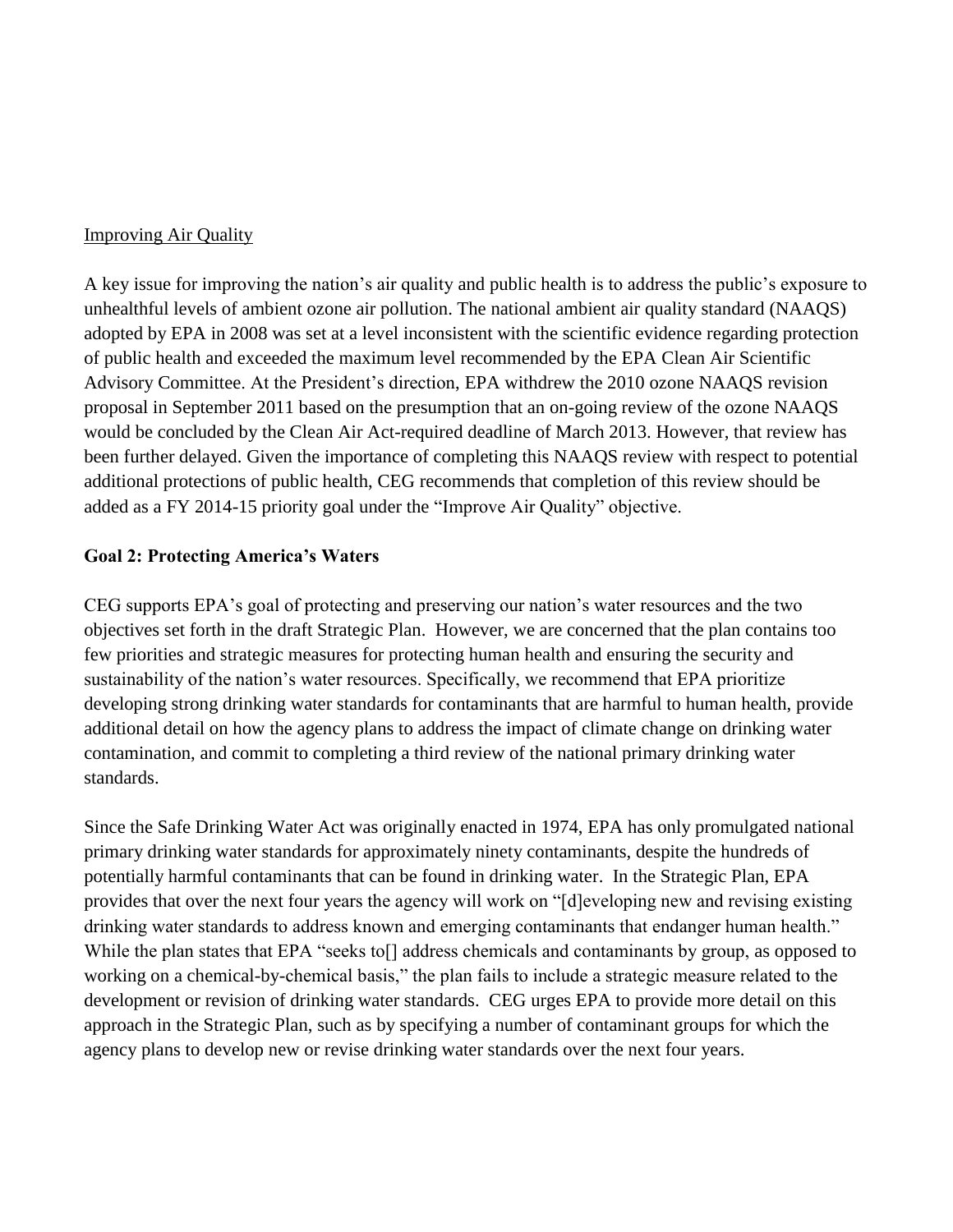Additionally, CEG urges EPA to provide more detail on the actions the agency plans to take over the next four years to address the impact climate change will have on drinking water and human health protections. EPA recognizes that climate change will compound existing water quality concerns, "highlighting the need to work with [their] partners to evaluate options for protecting infrastructure, conserving water, reducing energy use, adopting 'green' infrastructure. . . ." However, there is no further discussion on how EPA plans to address a potential increase in drinking water contaminants in drinking water systems. Thus, we recommend that EPA provide additional detail about ongoing initiatives and future plans the agency expects to implement over the next four years.

CEG is also concerned that the plan fails to mention EPA's responsibility for completing a third review of the national primary drinking water standards (NPDWS) during the next four years. Section 1412(b)(9) of the Safe Drinking Water Act requires the Administrator of EPA to conduct a review of the national primary drinking water standards every 6 years, and revise those standards if appropriate. Since the enactment of SDWA, only two of the 6-year reviews have been completed, most recently in 2010. EPA should commit to completing a third review no later than 2016. The review would allow EPA to identify standards that should be revised based on new information and technology. Given EPA's focus in the plan on data sharing and investing in technology, completing a third review would allow the agency to realize the expected benefits by incorporating new information into the 6-year review.

## **Goal 4: Ensuring the Safety of Chemicals and Preventing Pollution**

CEG supports the selection of assessing and reducing risks posed by chemicals and promoting the use of safer chemicals in commerce as a priority goal for FY 2014-15. However, EPA has not provided the baseline for assessing the adequacy of the specific goal of completing more than 250 assessments of pesticides and other commercially available chemicals by September 30, 2015 to evaluate risks they may pose to human health and the environment, including the potential for some of these chemicals to disrupt endocrine systems. If EPA considers the process for developing human health benchmark values for 363 pesticides in drinking water as "assessments" for the purposes of this goal, then the target of completing "more than 250 assessments" by the end of FY 2014 -15 has already been achieved and the goal should be reevaluated to reflect a more ambitious target.

Two strategic measures relate to this priority goal: 1) EPA will complete Endocrine Disruptor Screening Program (EDSP) decisions for 100 percent of chemicals for which complete EDSP data is expected to be available by the end of 2017; and 2) EPA will have issued draft risk assessments for all currently identified TSCA Work Plan Chemicals by 2018. Since EPA hasn't provided an estimate for the number of chemicals that will have completed EDSP data by the end of 2017 for use in assessments,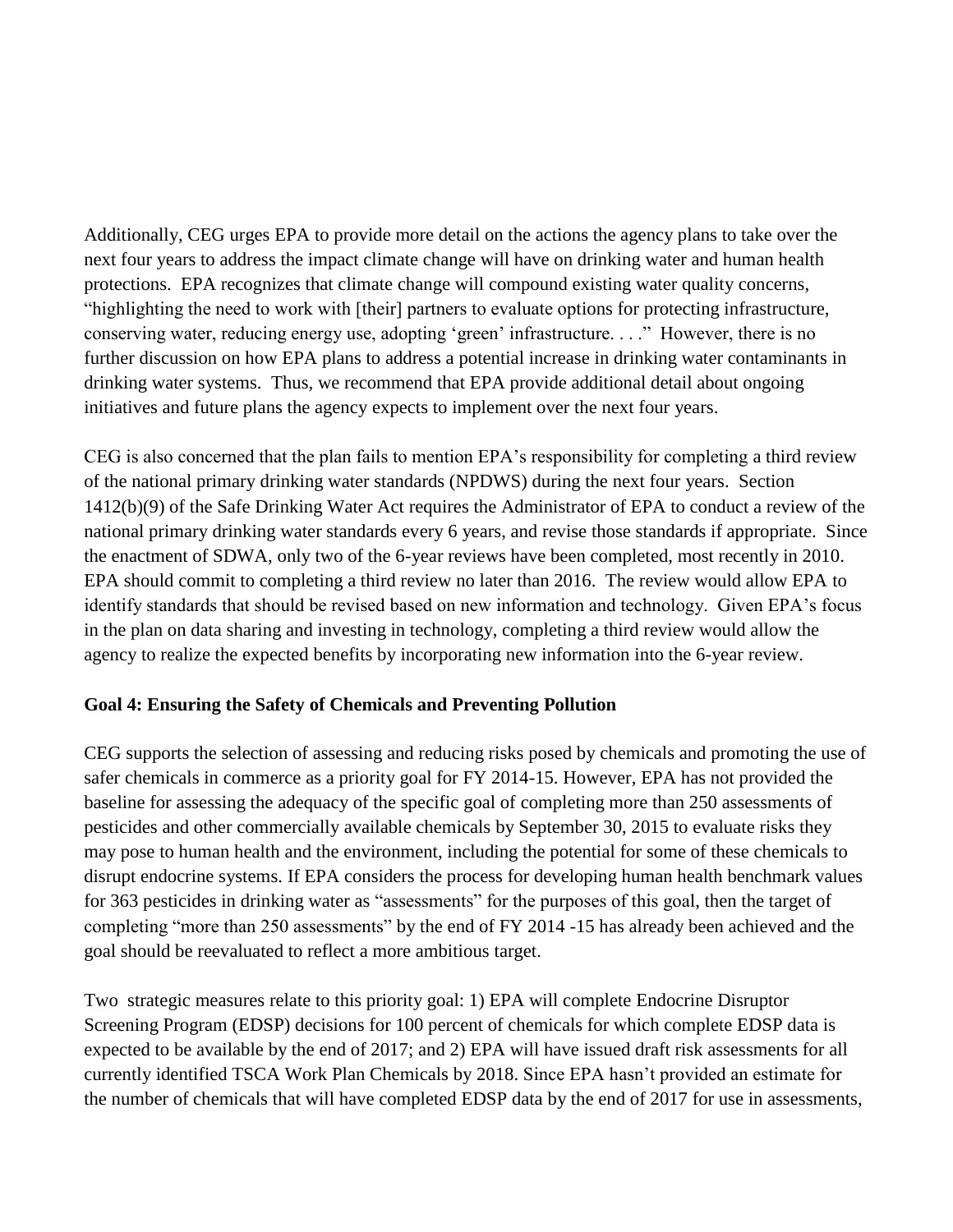the number of EDSP assessments that would be completed by the end of 2017 is unknown and should be provided as well as an estimate of the number of EDSP assessments that would be completed and potentially contribute to the priority goal of completing more than 250 assessments by the end of FY 2014-15.

To achieve the objective of ensuring chemical safety, the plan establishes a strategic measure of issuing draft risk assessments for all currently identified TSCA Work Plan Chemicals identified in the March 2012 work plan by 2018. EPA should not limit its strategic measures to issuing draft risk assessments; rather the agency should seek to finalize risk assessments for as many chemicals as possible within the four-year timeframe. Since full risk assessments may not be conducted for all 83 identified TSCA Work Plan Chemicals, we urge EPA to set a goal of finalizing risk assessments for at least 75 percent of the 83 chemicals by 2018. As a component of the FY 2014-15 priority goal, EPA should commit to finalizing risk assessments for the two chemicals included in the March 1, 2012 TSCA Work Plan announcement for which draft risk assessments were not published in 2013. This assumes that EPA will have completed final risk assessments in FY 2013-14 for the five chemicals for which EPA published draft risk assessments in January 2013. EPA should also include an objective to complete risk assessments by the end of FY 2014-15 for the three non-flame retardant chemicals identified in the March 27, 2013 announcement of the second group of Work Plan chemicals as well as for the chemicals selected for full risk assessments from the 12 grouped chemicals included in the 2013 list.

# **Goal 5: Protecting Human Health and the Environment by Enforcing Laws and Assuring Compliance**

CEG is very concerned about the substantial reductions in compliance and enforcement measure targets included in the draft Strategic Plan. While EPA asserts that it will "maintain enforcement presence," the draft plan contains troubling reductions in critical agency enforcement goals. We urge EPA to reconsider its plan to significantly reduce on-the-ground inspections and enforcement actions that are proven strategies to effectively enforce our nation's environmental laws.

We are especially concerned that EPA's plan includes significant decreases in inspections and civil enforcement actions. According to the draft 2014-2018 Strategic Plan, inspections and evaluations will fall 33 percent compared to the past five years. EPA plans to conduct, on average, only 14,000 inspections and evaluations annually by 2018. This is far below the annual average of 21,000 for FY 2005-09. In FY 2012, EPA conducted 19,835 inspections and evaluations, exceeding its target of 19,000. And, in its FY 2013 Annual Performance Plan, EPA set a five-year cumulative strategic measure goal of 105,000 inspections and evaluations by 2015, based on an annual average of 21,000.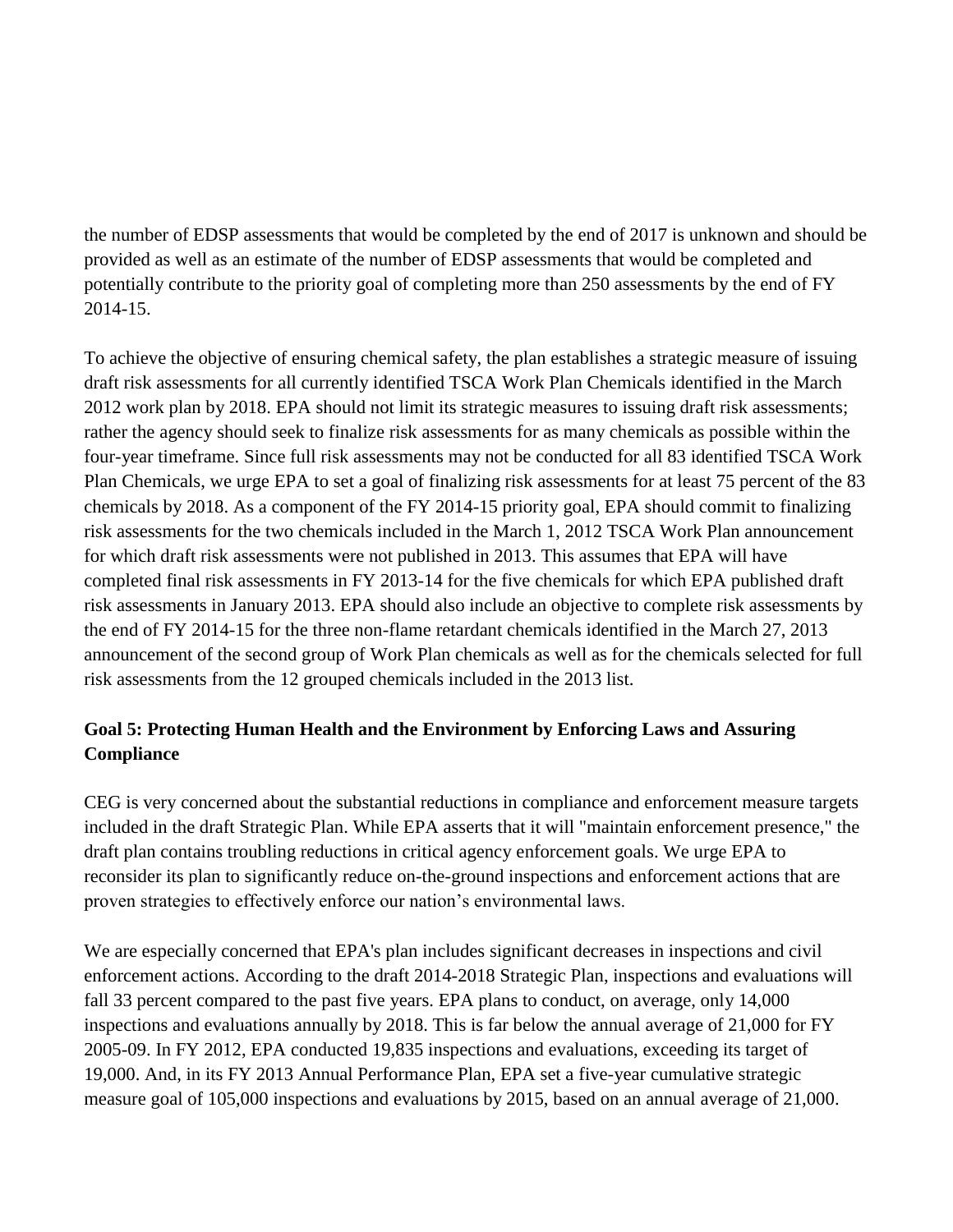Without adequate inspections, EPA cannot ensure compliance or sufficiently evaluate the success of approaches intended to deter noncompliance or improve reporting. Eliminating thousands of inspections and evaluations each year for the next five years could allow compliance rates to regress and undermine gains in environmental quality and compliance assurance. CEG therefore recommends that EPA revise its FY 2014-18 inspections and evaluations target to at least 20,000, a level similar to that included in the FY 2013 Annual Performance Plan and consistent with FY 2012 results.

The draft Strategic Plan five-year cumulative target number for initiating judicial and civil enforcement actions of 11,600 cases, or an annual average of 2,320 represents a 40 percent reduction in comparison to the FY 2005-09 annual average of 3,900 cases and a 23 percent reduction from the FY 2012 result of approximately 3,000 cases. A similar significant reduction in the five-year cumulative goal of concluding 10,000 judicial and civil enforcement actions, or 2,000 annual actions, represents a 47 percent reduction from the FY 2005-09 annual average and a 33 percent reduction from FY 2012 results. These substantial reductions in projected enforcement actions, presumably based on the yet unproven assumption that EPA's "Next Generation Compliance" program will substantially improve compliance and therefore translate into the need for fewer enforcement actions, will undermine the deterrent effect of EPA's enforcement program. CEG therefore recommends that EPA revise its FY 2014-18 targets for initiating and concluding judicial and civil enforcement actions to at least FY 2012 levels of 3,000 actions.

## *Decreases in pollutant reductions achieved through enforcement*

EPA's draft Strategic Plan targets cleaning up less than 2 billion pounds of waste each year through enforcement cases. This is down from 4.4 billion pounds last year and 6.5 billion pounds in 2008. EPA also projects reducing the amount of toxic and pesticide pollutants reduced, treated, and eliminated as a result of enforcement cases to an average of 2.2 million pounds per year, down from 3.8 million per year from 2005 to 2008. Although EPA reduced, treated, or eliminated only 1.4 million pounds of toxic pollutants in FY 2012, falling far short of its FY 2012 target of 3.8 million pounds, the solution to this shortfall should not be to simply lower the future target. In recent years, EPA has substantially exceeded the 3.8 million target, reducing 8.3 million pounds of toxic and pesticide pollutants in FY 2010 and 6.1 million in FY 2011. EPA has demonstrated the ability to reduce substantially more toxic pollutants than the modest 2.2 million pounds per year target.

In addition, EPA's draft Strategic Plan enforcement targets would result in eliminating far fewer pounds of water pollutants through enforcement actions than in previous years. During FY 2005- 08, EPA reduced, treated, or eliminated, on average, 320 million pounds of water pollutants annually via enforcement actions. In FY 2012, that number improved, with EPA reducing 500 million pounds.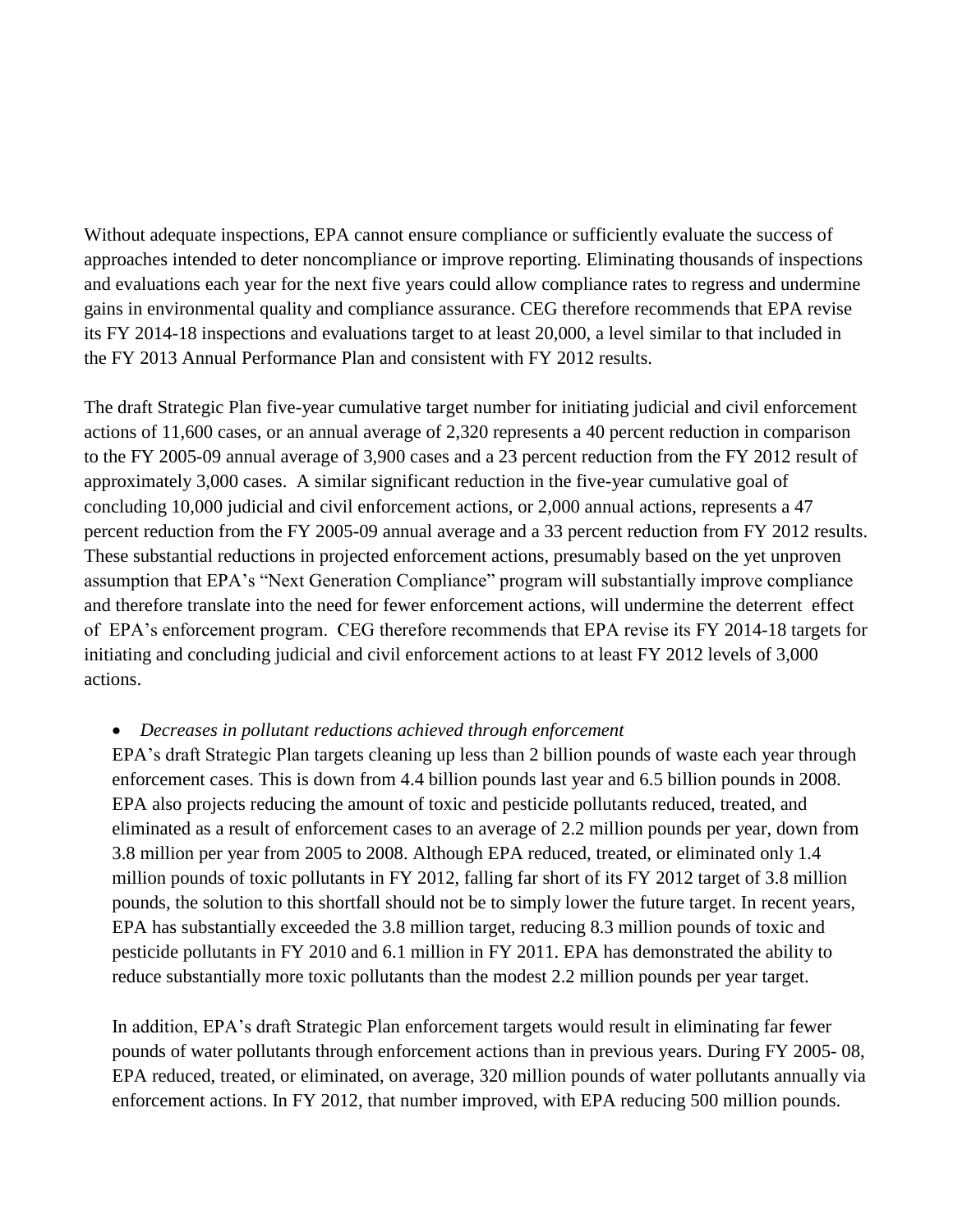However, EPA plans to reduce, treat, or eliminate only 220 million pounds of pollutants annually for FY 2014-18. Given the EPA's historical success in reducing or eliminating water pollutants through enforcement actions, EPA's planned decrease in its water pollutant reduction target seems extreme. This approach would result in over 100 million pounds of pollution remaining in our nation's waters compared to historical annual averages.

We appreciate that efforts such as the Next Generation Compliance program have potential to provide innovative approaches for ensuring compliance. However, these approaches, especially voluntary reporting and compliance measures, are not adequate substitutes for inspection and enforcement activities. A key concern with relying on Next Generation Compliance approaches is that compliance depends on receiving accurate data from reporting entities. For example, EPA plans to expand recent compliance approaches such as its Drinking Water Targeting Tool, which relies on the accuracy of the data provided by states to conduct oversight of compliance with the Safe Drinking Water Act. In 2011 the Government Accountability Office (GAO) found that states did not provide accurate drinking water compliance data to EPA.<sup>1</sup> All of the 14 states investigated inaccurately reported 84 percent of monitoring violations and 26 percent of health-based violations that should have been reported. We are concerned that EPA's plan includes compliance approaches that rely heavily on receiving complete, accurate data from regulated entities and states. Human error, technological malfunctions, and intentional under or incorrect reporting can all reduce the reliability of reported information. Reporting entities have an incentive to report favorable compliance data, especially when data may show instances of regulatory violations.

Next Generation Compliance approaches may help to bolster, not replace, existing enforcement activities and compliance measures. EPA's planned enforcement target reductions assume that real-time monitoring of emissions will also contribute to a decline in enforcement actions. However, this assumption is premature, as there is no long-term historical data to support the assumption that Next Gen Compliance approaches will result in the need for fewer enforcement actions. EPA should reconsider its plan to substantially reduce enforcement efforts based on the possibility of achieving improved compliance through untested new approaches.

Aggressive inspection and enforcement efforts have historically produced major gains in environmental quality. The significantly reduced inspection and enforcement targets in the draft Strategic Plan sends a message to potential violators of environmental laws that EPA is scaling back its enforcement presence

<sup>1</sup>  $<sup>1</sup>$  U.S. Government Accountability Office, Unreliable State Data Limit EPA's Ability to Target Enforcement Priorities and</sup> Communicate Water Systems' Performance, GAO-11-381 (June 2011), *available at* http://www.gao.gov/assets/320/319780.pdf.